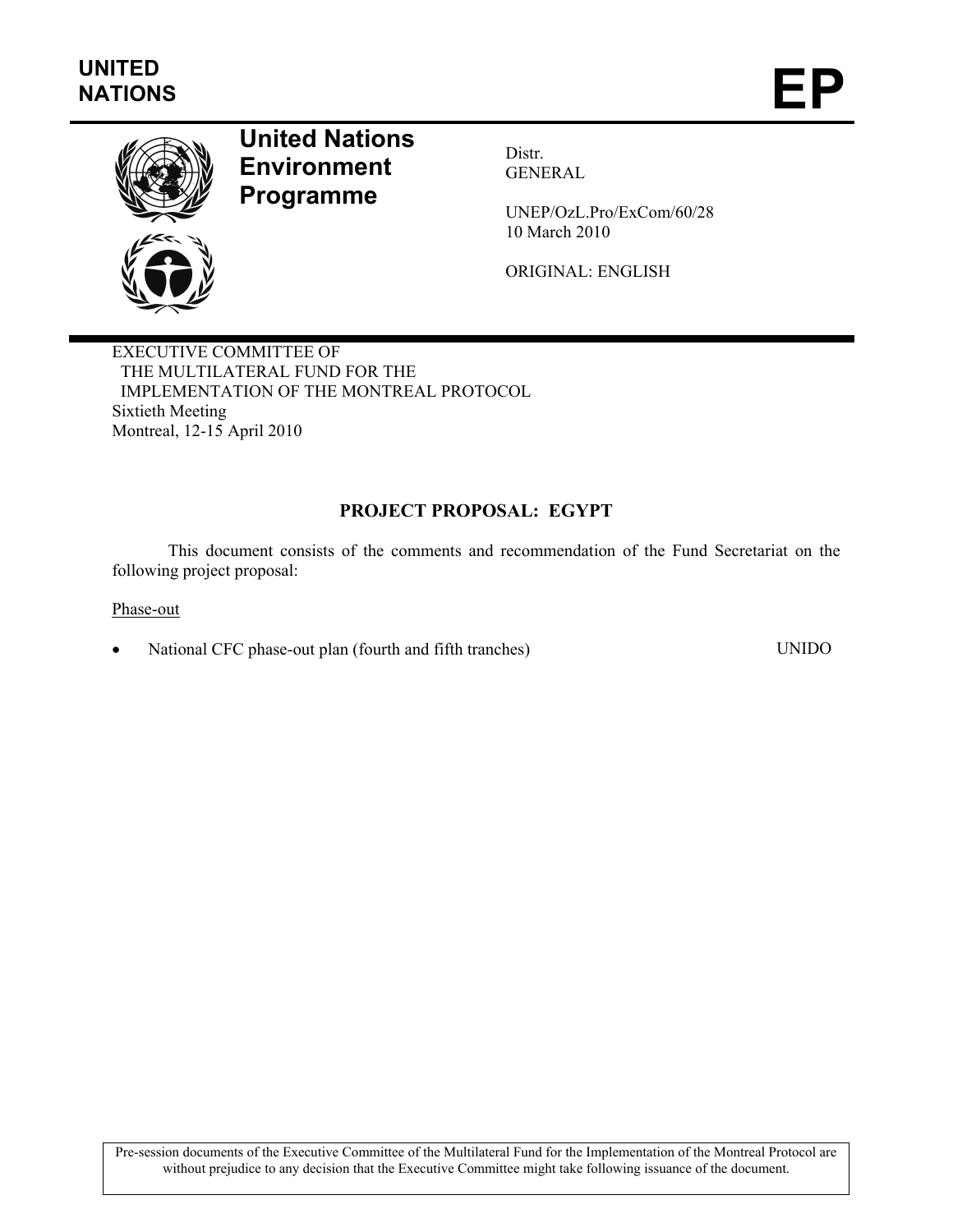#### **PROJECT EVALUATION SHEET – MULTI-YEAR PROJECTS**

#### **Egypt**

| (I) PROJECT TITLE                  |                                         | <b>AGENCY</b> |            |         |        |  |  |  |
|------------------------------------|-----------------------------------------|---------------|------------|---------|--------|--|--|--|
| <b>UNIDO</b><br>CFC phase out plan |                                         |               |            |         |        |  |  |  |
|                                    |                                         |               |            |         |        |  |  |  |
|                                    | (II) LATEST ARTICLE 7 DATA (ODP Tonnes) |               | Year: 2008 |         |        |  |  |  |
| CFC: 187.8                         | CTC: 0                                  | Halons: 0     |            | MB: 186 | TCA: 0 |  |  |  |

| (III) LATEST COUNTRY PROGRAMME SECTORAL DATA (ODP Tonnes) |         |      |       |                      | Year: 2008           |                      |                          |         |                      |            |          |                |          |                       |            |                                           |       |
|-----------------------------------------------------------|---------|------|-------|----------------------|----------------------|----------------------|--------------------------|---------|----------------------|------------|----------|----------------|----------|-----------------------|------------|-------------------------------------------|-------|
| <b>Substances</b>                                         | Aerosol | Foam | Halon | <b>Refrigeration</b> |                      |                      |                          | Solvent | <b>Process Agent</b> |            | MDI      | <b>Lab Use</b> |          | <b>Methyl Bromide</b> |            | <b>Total Sector</b><br><b>Consumption</b> |       |
|                                                           |         |      |       |                      | Manufacturing        | Servicing            |                          |         |                      |            |          |                | QPS      | <b>Non QPS</b>        |            |                                           |       |
| <b>CFC</b>                                                |         |      |       |                      | 70.7                 |                      |                          |         |                      | 178.       |          |                |          |                       |            | 248.7                                     |       |
| <b>CTC</b>                                                |         |      |       |                      |                      |                      |                          |         |                      |            |          |                |          |                       |            | 0                                         |       |
| Halons                                                    |         |      |       |                      |                      |                      |                          |         |                      |            |          |                |          |                       |            | lo.                                       |       |
| Methyl<br><b>Bromide</b>                                  |         |      |       |                      |                      |                      |                          |         |                      |            |          |                | 187.2    | 186.                  |            | 373.2                                     |       |
| Others                                                    |         |      |       |                      |                      |                      |                          |         |                      |            |          |                |          |                       |            | 0                                         |       |
| <b>TCA</b>                                                |         |      |       |                      |                      |                      |                          |         |                      |            |          |                |          |                       |            | <sup>0</sup>                              |       |
| (IV) PROJECT DATA                                         |         |      |       |                      |                      |                      |                          |         | 2004                 | 2005       |          | 2006           | 2007     | 2008                  | 2009       | 2010                                      | Total |
| <b>Montreal Protocol Consumption Limits</b>               |         |      |       |                      |                      | CFC                  |                          |         | 1,668.               |            | 834.     | 834.           | 250.2    | 250.2                 | 250.2      | $\mathbf{0}$ .                            |       |
| <b>Maximum Allowable Consumption (ODP Tonnes)</b>         |         |      |       | CFC                  |                      | 1,047.               |                          | 822.    | 595.                 | 240.       | 113.     | 49.            | 0.       |                       |            |                                           |       |
| <b>Project Costs (US\$)</b>                               |         |      | UNIDO |                      | <b>Project Costs</b> |                      |                          |         | 1,000,000.           | 1,200,000. | 600,000. | 200,000.       | 100,000. |                       | 3,100,000. |                                           |       |
|                                                           |         |      |       |                      |                      | <b>Support Costs</b> |                          |         |                      | 75,000.    | 90,000.  | 45,000.        | 15,000.  | 7,500.                |            | 232,500.                                  |       |
| Total Funds Approved in Principle (US\$)                  |         |      |       |                      | <b>Project Costs</b> |                      |                          |         | 1,000,000.           | 1,200,000. | 600,000. | 200,000.       | 100,000. |                       | 3,100,000. |                                           |       |
|                                                           |         |      |       |                      | Support Costs        |                      |                          |         | 75,000.              | 90,000.    | 45,000.  | 15,000.        | 7,500.   |                       | 232,500.   |                                           |       |
| Total Funds Released by the ExCom (US\$)                  |         |      |       |                      | <b>Project Costs</b> |                      |                          |         | 1,000,000.           | 1,200,000. | 0.       | 600,000.       | 0.       |                       | 2,800,000. |                                           |       |
|                                                           |         |      |       |                      | Support Costs        |                      |                          |         | 75,000.              | 90,000.    | 0.       | 45,000.        | 0.       |                       | 210,000.   |                                           |       |
| Total Funds Requested for Current Year (US\$)             |         |      |       |                      | <b>Project Costs</b> |                      |                          |         |                      |            |          |                |          | 300,000.              | 300,000.   |                                           |       |
|                                                           |         |      |       |                      | <b>Support Costs</b> |                      |                          |         |                      |            |          |                |          | 22,500.               | 22,500.    |                                           |       |
|                                                           |         |      |       |                      |                      |                      |                          |         |                      |            |          |                |          |                       |            |                                           |       |
| (V) SECRETARIAT'S RECOMMENDATION:                         |         |      |       |                      |                      |                      | Individual Consideration |         |                      |            |          |                |          |                       |            |                                           |       |

2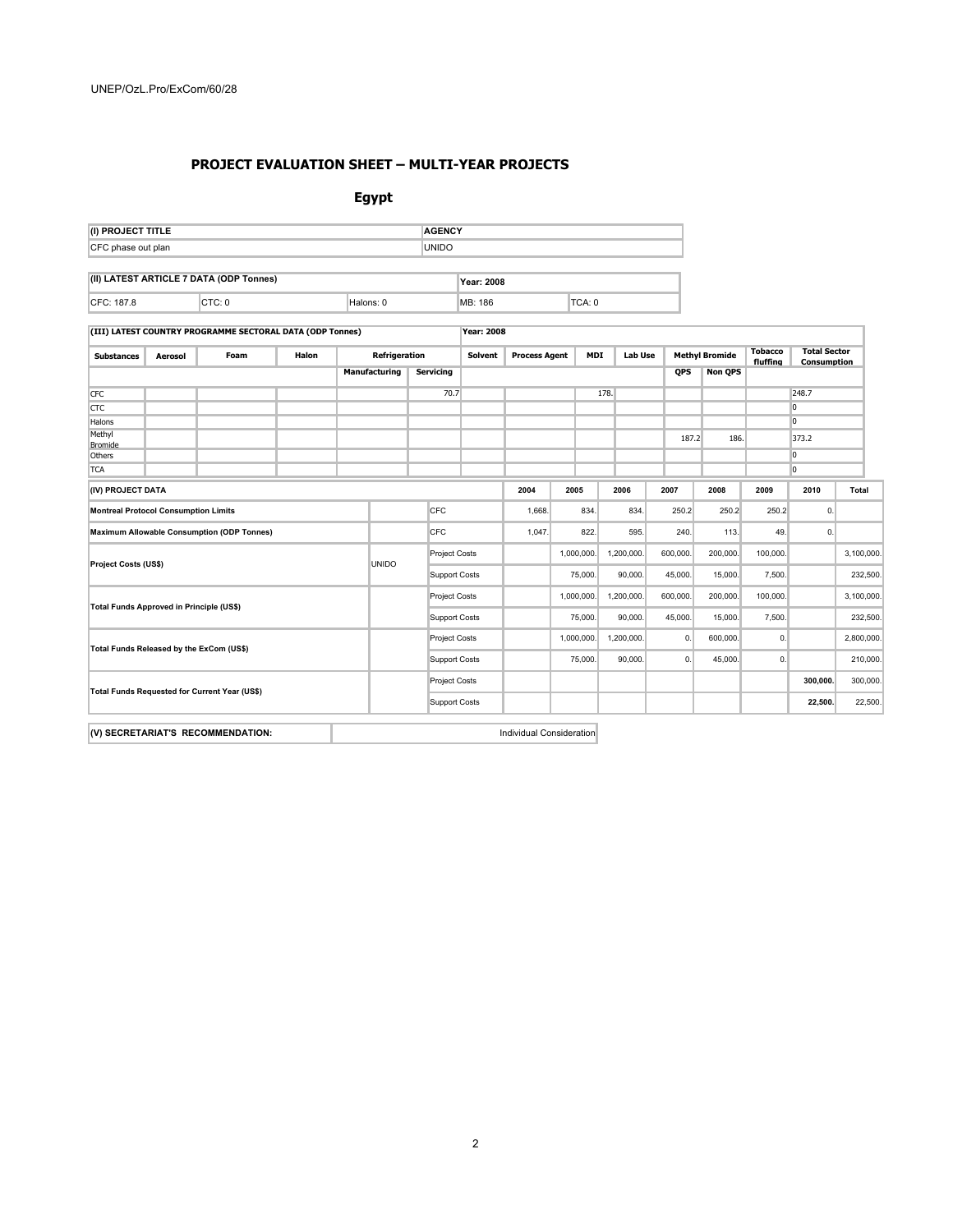## **PROJECT DESCRIPTION**

1. On behalf of the Government of Egypt, UNIDO has submitted to the  $60<sup>th</sup>$  Meeting of the Executive Committee a request for funding for the fourth and fifth (final) tranches of the national CFC phase-out plan (NPP) for Egypt at a cost of US \$300,000 plus agency support costs of US \$22,500. The submission also includes a progress report on the implementation of the NPP during 2008 and 2009, the verification report required by the Agreement and the implementation programme for 2010.

## **Background**

2. The NPP for Egypt was approved at the 46<sup>th</sup> Meeting of the Executive Committee at a total cost of US \$3,100,000 to completely phase out CFC consumption by the end of 2009, in accordance with an agreement between the Government of Egypt and the Executive Committee. Since the approval of the NPP, the Executive Committee has approved three funding tranches at a total amount of US \$2,800,000 plus agency support costs of US \$210,000.

#### Progress report on the implementation of the third tranche of the NPP

3. The following activities were implemented during the third work programme of the NPP for Egypt: in March 2009, the Government issued a new environment law which, *inter alia,* banned and penalized illegal trade in ODS; a retrofit incentive scheme for industrial and commercial refrigeration applications was established, and training of 1,200 technicians in the informal sector was conducted. Since 2008, all 61 CFC-based enterprises manufacturing commercial refrigeration equipment were converted to non-CFC technology (HCFC-141b foam and HFC-134a refrigerant). With regard to the recovery and recycling scheme, 240 additional machines were distributed among refrigeration and MAC service workshops; about 178 ODP tonnes of CFCs were recovered and recycled in 2008. Through the incentive programme, technical assistance, engineering services and training was provided, and several refrigeration systems of the National Egyptian Railway, a hospital, public markets and agricultural processing factory were retrofitted to non-CFC refrigerants. A number of awareness-raising activities were also implemented.

4. As of December 2009, of the US \$2,800,000 approved for the first three tranches, US \$2,560,000 had been disbursed or committed. The balance of US \$240,000 will be disbursed during 2010.

5. The verification report identified that Egypt implemented an import licensing and quota system in 2000, supported by a number of legal instruments and ministerial decrees. The auditor verified the list of importers and distributors. In 2009, import quotas were issued to two CFC-authorized importers for the import of 210 ODP tonnes of CFCs. The actual quantity imported in 2009 was 202.7 ODP tonnes.

#### Work programme for the fourth and fifth tranches of the NPP

6. The following activities are included in the work programme for the fourth and fifth tranches of Egypt's NPP: Additional training of 125 customs and policy enforcement authorities and the provision of 25 ODS identification kits and laboratory equipment for customs authorities; continued implementation of the retrofit incentive programme for large end-users, including three workshops on good practices for retrofitting commercial refrigeration equipment and chillers. Technical assistance through international consultants, awareness and information dissemination campaigns, and project management and monitoring will also be implemented.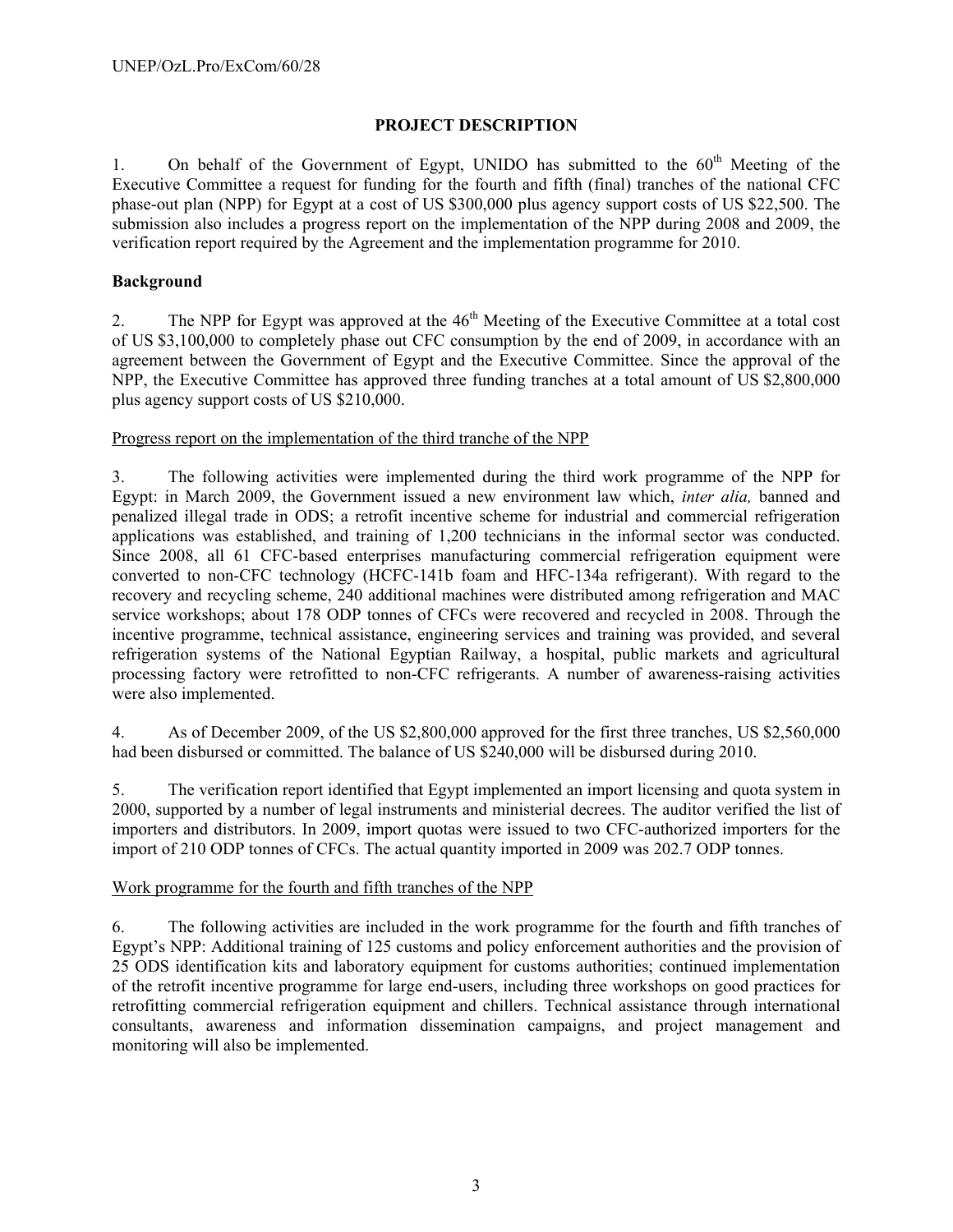## **SECRETARIAT'S COMMENTS AND RECOMMENDATIONS**

## **COMMENTS**

## Levels of CFC consumption

7. As presented in the NPP cover sheet, since 2004 the Government of Egypt has committed to maintaining CFC consumption levels below those allowed under the Montreal Protocol, through the implementation of the NPP (i.e., 537 ODP tonnes of CFCs mainly used in the refrigeration servicing sector and 227 ODP tonnes through institutional measures), and other investment projects that were under implementation (with a total CFC phase-out of 129 ODP tonnes). About 154 ODP tonnes of CFCs that were used for the manufacturing MDIs were excluded from the NPP. The MDI project was approved at the 50<sup>th</sup> Meeting to phase-out 160 ODP tonnes of CFCs by end of 2009.

| (in ODP tonnes)                          | 2004    | 2005                         | 2006  | 2007  | 2008  | 2009                     | Total   |
|------------------------------------------|---------|------------------------------|-------|-------|-------|--------------------------|---------|
| Montreal Protocol reduction schedule     |         | 834.0                        | 834.0 | 250.0 | 250.0 | 250.0                    |         |
| Max allowable total consumption of CFCs  | 1,047.0 | 822.0                        | 595.0 | 240.0 | 113.0 | 49.0                     |         |
| Reduction from on-going projects         | -       | 35.0                         | 19.0  | 27.0  | 23.0  | 25.0                     | 129.0   |
| New reduction under plan                 | 40.0    | 150.0                        | 182.0 | 100.0 | 41.0  | 24.0                     | 537.0   |
| Reduction through institutional measures | 185.0   | 42.0                         |       |       |       | $\overline{\phantom{0}}$ | 227.0   |
| Unfunded phase out (MDI)                 |         | $\qquad \qquad \blacksquare$ | 154.0 |       |       | -                        | 154.0   |
| Total annual reduction                   | 225.0   | 227.0                        | 355.0 | 127.0 | 64.0  | 49.0                     | 1,047.0 |
| Reported Article 7 consumption levels    |         | 821.2                        | 593.6 | 241.6 | 187.8 | $207.7*$                 |         |

(\*) Preliminary consumption data as reported in the verification report.

8. In analyzing the figures presented in the above table, it was noted that the levels of CFC consumption between 2007 and 2009 were above those allowed under the Agreement between the Government and the Executive Committee. The reason for the higher level of consumption was that the reduction of the 154 ODP tonnes of CFCs used for the manufacturing of MDIs was assumed to be phased out in 2006. However, since the approval of the MDI phase-out project, CFCs used for manufacturing of MDIs have increased due to increased patient demand. The verification report submitted to the 60th Meeting included a table with the verified consumption of CFCs in the MDI sector between 2003 and 2009 as shown in the table below. When the verified level of consumption in MDIs against Article 7 data was analyzed, it was noted that the amount of CFCs used in all other sectors had been reduced from 445 ODP tonnes to 78 ODP tonnes between 2006 and 2007 and to 9.8 ODP tonnes in 2008. At their 21<sup>st</sup> Meeting, the Parties to the Montreal Protocol authorized the consumption of 227.4 ODP tonnes of CFCs to satisfy essential uses for the manufacture of MDIs in Egypt in 2010.

| (in ODP tonnes) | 2004   | 2005     | 2006  | 2007  | 2008  | 2009  | 2010      |
|-----------------|--------|----------|-------|-------|-------|-------|-----------|
| Article 7       | .047.6 | 821.2    | 593.6 | 241.6 | 187.8 | 202.7 |           |
| <b>MDI</b>      | 151.0  | $151.0*$ | 148.7 | 164.0 | 178.0 | 202.7 | $227.4**$ |
| Balance         | 896.6  | 670.2    | 444.9 | 77.6  | 9.8   | -     |           |

(\*) This CFC consumption, which was not included in the report, was assumed to be similar to that for 2004. (\*\*) CFCs for essential uses for the manufacture of MDIs in Egypt in 2010 authorized by the Parties.

9. Furthermore, in the 2009 progress report for the implementation of Egypt's country programme, the Government reported the use of 60.9 ODP tonnes of CFCs from stocks (about 29 ODP tonnes of CFC-11 and 32 ODP tonnes of CFC-12) in 2008. It was therefore concluded that CFCs were completely phased out by 2009, except for those amounts used for manufacturing MDIs.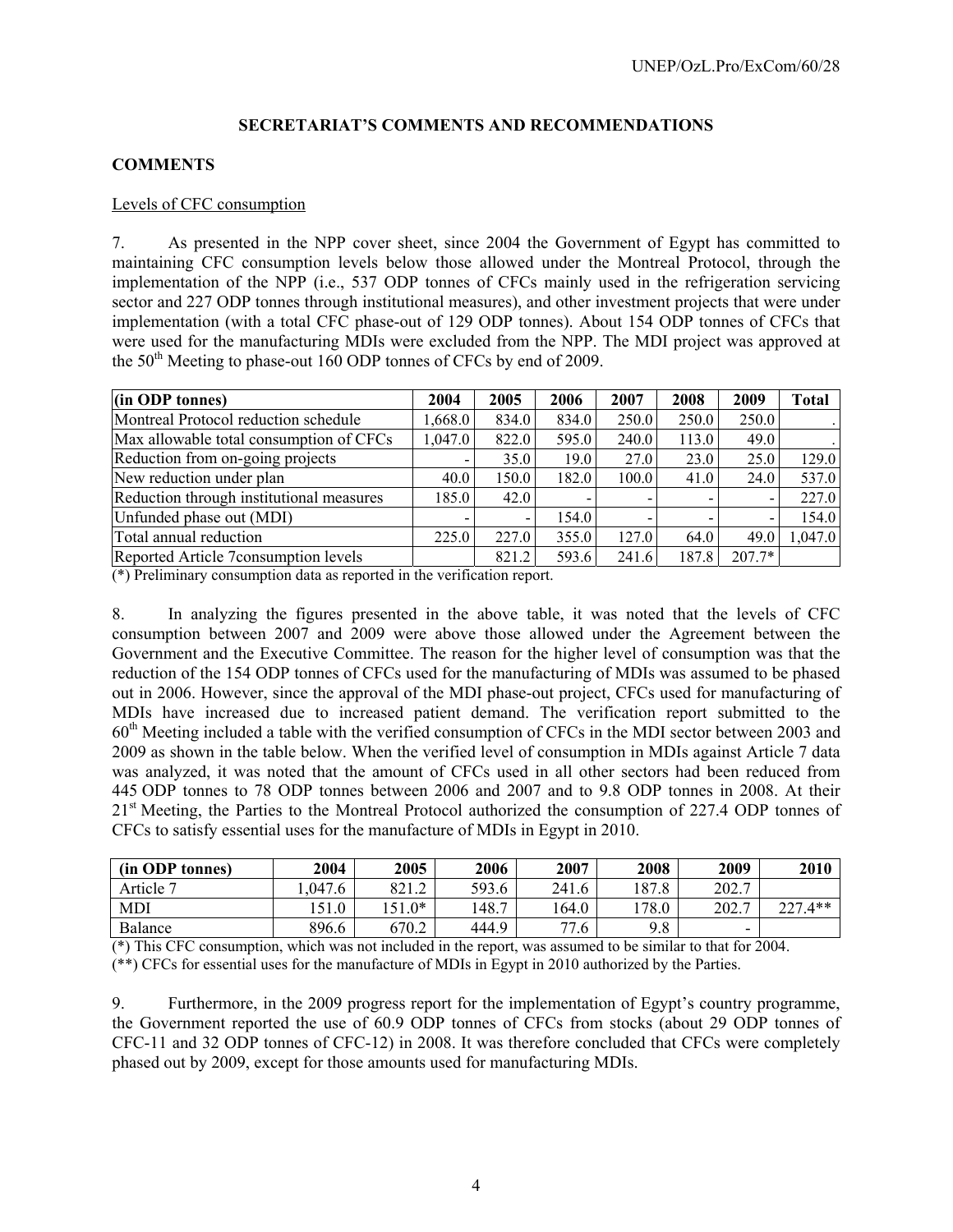## Other issues discussed

10. A list of laws, presidential and ministerial decrees were included in the verification report, among which is a decree issued by the Minister for Environmental Affairs requiring approval from the Egyptian Environmental Affairs Agency for the importation of all ODS controlled by the Montreal Protocol. The Government of Egypt has stated its commitment to sustaining zero CFC consumption beyond 2009, excluding any essential uses that could be approved by the Parties for the manufacturing of MDIs.

11. Responding to a question on the reductions in CFC consumption achieved so far in the refrigeration servicing sector in Egypt, UNIDO indicated that the sector relies on CFCs that are recovered and also on CFCs that are stockpiled at various maintenance centres. These reductions have been sustained through the strict import controls in place and the implementation of the incentive programme for large end-users. Furthermore, refrigeration servicing workshops are currently using R-406a when servicing small CFC-based refrigeration equipment.

12. With regard to the 178 ODP tonnes of CFCs that were recovered and recycled in 2008, UNIDO reported that those figures were provided by the Ozone Unit and were also checked during the verification of the 2009 CFC consumption in the country. UNIDO also reported that, of the 743 recovery and recycling machines available, around 500 machines are in full operation.

13. Considering the number of refrigeration technicians and customs officers that have been trained through the RMP and the NPP; the recovery and recycling programme under implementation; the small number of CFC-based equipment feasible to be retrofitted; and the fact that funding for the preparation of the HPMP has been approved, the Secretariat suggested that UNIDO examine the merits of focusing the final two tranches of the NPP on activities that will sustain zero consumption of CFCs and facilitate the phase-out of HCFCs in Egypt. UNIDO indicated that there is an urgent need to continue the implementation of the retrofit incentive programme, which would sustain the phase-out of CFCs and avoid economic disruptions in the future. UNIDO is also considering developing a computerized customs control and data management system for ODS, including HCFCs, linking the Ozone Unit with enforcement bodies.

## **RECOMMENDATION**

14. The NPP for Egypt is submitted for individual consideration, given that the levels of CFCs consumption under Article 7 are above the maximum levels of consumption allowable under the Agreement between the Government of Egypt and the Executive Committee. The higher levels of consumption are associated with the CFCs used for manufacturing MDIs. The Executive Committee may wish to:

- (a) Take note of the progress report on the implementation of the third tranche of the national CFC phase-out plan (NPP) in Egypt;
- (b) Take note of the verification report of 2009 CFC consumption;
- (c) Approve the 2010 annual implementation programme associated with the fourth and fifth (final) tranches; and
- (d) Request the Government of Egypt, with the assistance of UNIDO, to submit a progress report on the implementation of the work programme associated with the fourth and fifth  $(final)$  tranches of the NPP no later than the  $63<sup>rd</sup>$  Meeting of the Executive Committee.